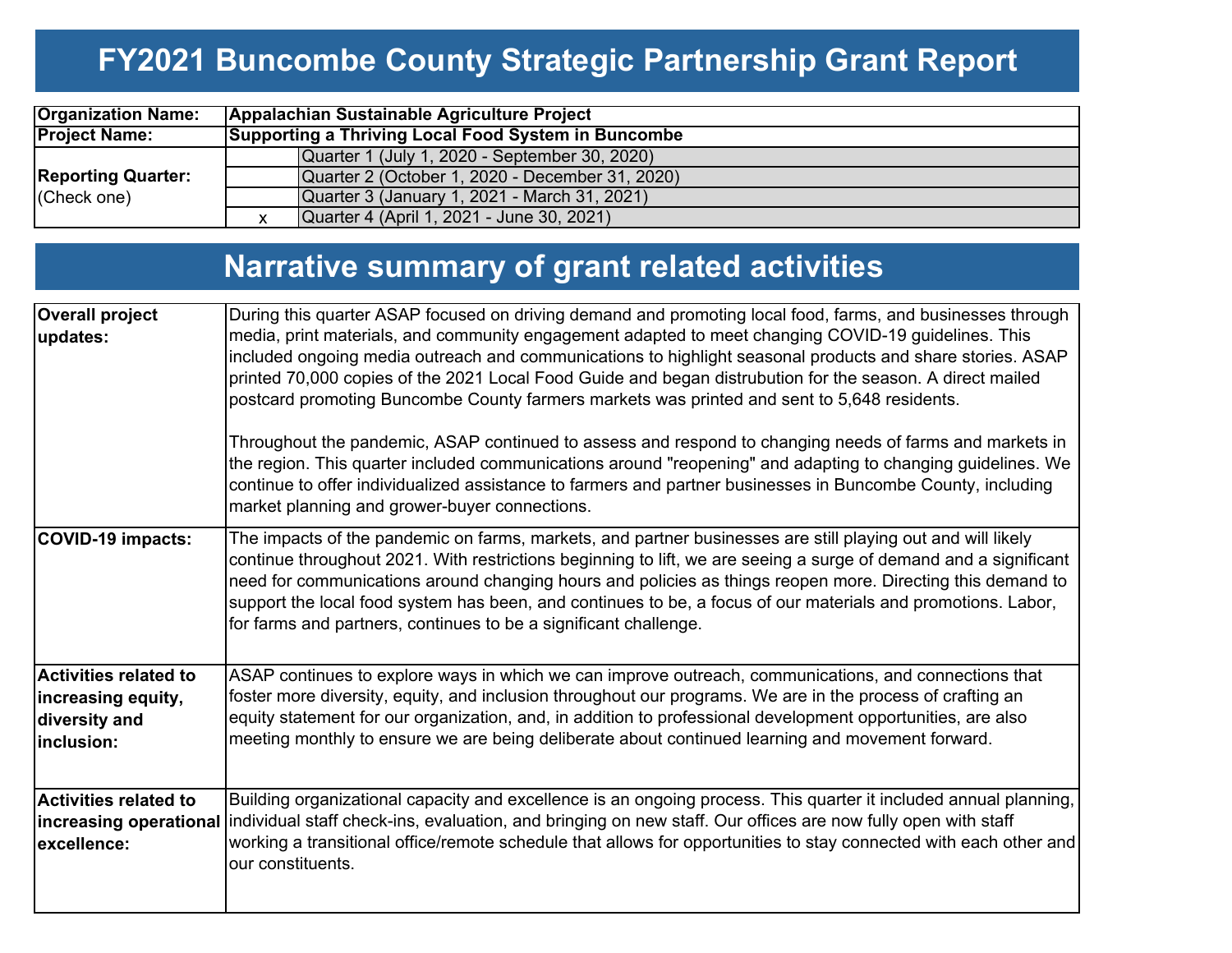### **FY2021 Buncombe County Strategic Partnership Grant Report**

| <b>Organization Name:</b> | Appalachian Sustainable Agriculture Project |                                                     |  |  |  |  |  |  |  |  |
|---------------------------|---------------------------------------------|-----------------------------------------------------|--|--|--|--|--|--|--|--|
| <b>Project Name:</b>      |                                             | Supporting a Thriving Local Food System in Buncombe |  |  |  |  |  |  |  |  |
|                           |                                             | Quarter 1 (July 1, 2020 - September 30, 2020)       |  |  |  |  |  |  |  |  |
| <b>Reporting Quarter:</b> |                                             | Quarter 2 (October 1, 2020 - December 31, 2020)     |  |  |  |  |  |  |  |  |
| (Check one)               |                                             | Quarter 3 (January 1, 2021 - March 31, 2021)        |  |  |  |  |  |  |  |  |
|                           |                                             | Quarter 4 (April 1, 2021 - June 30, 2021)           |  |  |  |  |  |  |  |  |

### **Progress toward annual goals**

|                                            |                    | Please only include new data for the specific quarter |                  |           |                  |                 |
|--------------------------------------------|--------------------|-------------------------------------------------------|------------------|-----------|------------------|-----------------|
| <b>Measure</b>                             | <b>Annual Goal</b> | <b>Quarter 1</b>                                      | <b>Quarter 2</b> | Quarter 3 | <b>Quarter 4</b> | <b>Progress</b> |
| # of Buncombe County farms serving local   |                    |                                                       |                  |           |                  |                 |
| markets supported and sustained by this    | 130                | 120                                                   | 5                | 5         | 6                | 136             |
| # of Buncombe County direct market outlets |                    |                                                       |                  |           |                  |                 |
| supported by project activities            | 85                 | 78                                                    | 3                | 12        | 2                | 95              |
| # of Buncombe County businesses that       |                    |                                                       |                  |           |                  |                 |
| feature local food and farms               | 165                | 151                                                   | 11               | 5         | $\mathcal{P}$    | 169             |
| # of consumers reached through Buncombe    |                    |                                                       |                  |           |                  |                 |
| <b>County Farmers Markets</b>              | 2,000              | 2,243                                                 | 6.               | 69        | 98               | 2,416           |
| # consumer connections through advertising |                    |                                                       |                  |           |                  |                 |
| and promotions                             | 600,000            | 168,937                                               | 173,937          | 158,937   | 268,937          | 770,748         |
| Acres of farmland in production for local  |                    |                                                       |                  |           |                  |                 |
| markets                                    | 2,750              | 2,940                                                 | 330              | 10        | 157              | 3,437           |

#### **Comments:**

To ensure we are not double counting consumers reached through Buncombe County Farmers Markets, we are currently using the number of people subscribed to the ASAP Farmers Market newsletter as an approximation of the number reached. That is certainly an underestimation if you consider the customer base across all Buncombe County markets. Buncombe County local food and farm businesses were highlighted in more than a dozen local media articles and radio programs this quarter. The number of consumer connections through advertising and promotions represents a modest estimate based on the eight media outlets/publications that featured our stories, quotes, or content, but does not represent total impressions by multiple articles and features throughout the quarter.